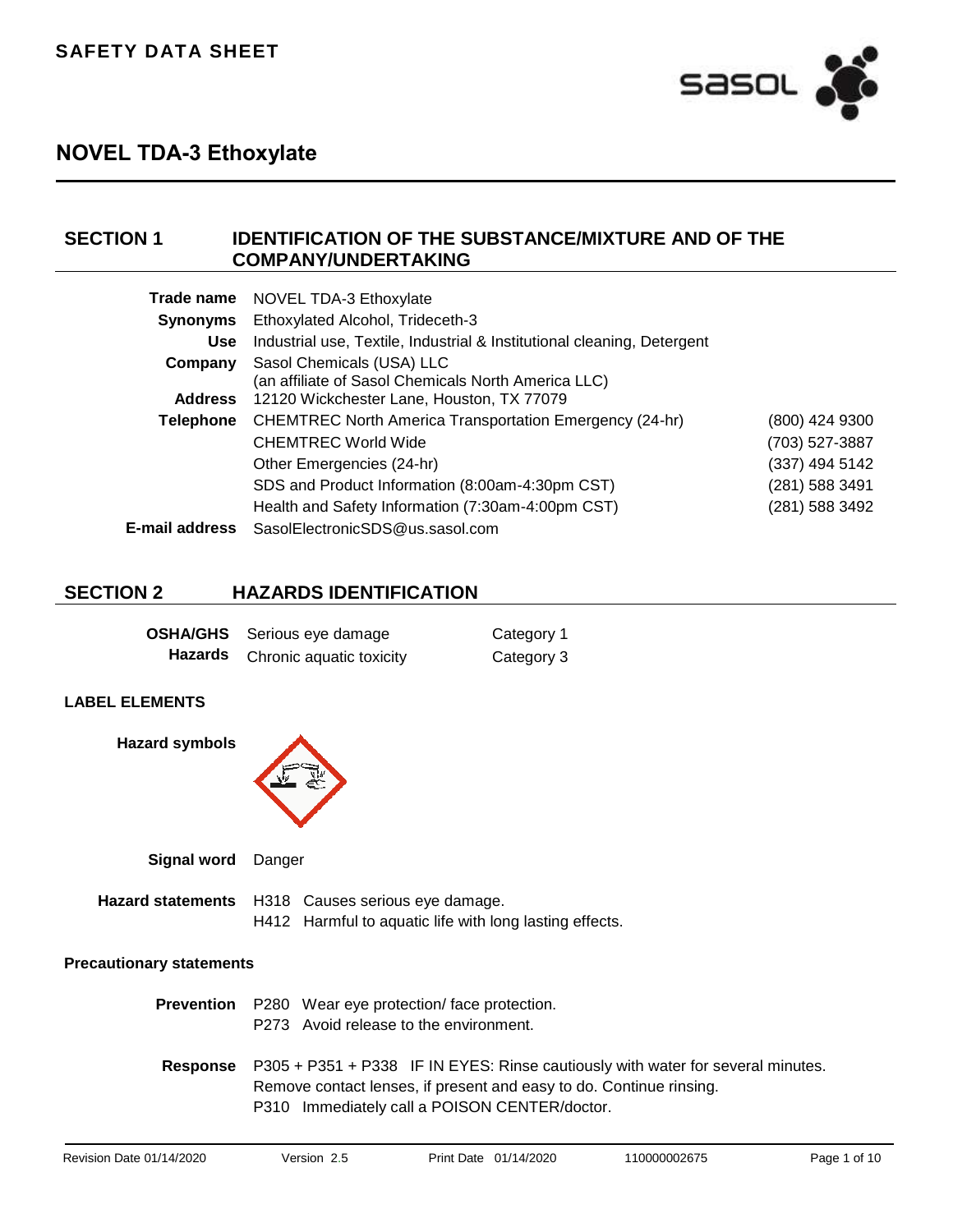

**Disposal** P501 Dispose of contents/ container to an approved waste disposal plant.

**Additional advice** This product may contain residual levels of alcohols which, even under normal handling conditions, may smell and irritate the eyes, nose, and throats of some individuals.

### **SECTION 3 COMPOSITION/INFORMATION ON INGREDIENTS**

Isotridecanol, ethoxylated 9043-30-5 100

**Components CAS-No. Weight percent**

See Section 8 for Exposure Guidelines and Section 15 for Regulatory Classifications.

### **SECTION 4 FIRST AID MEASURES**

|  |  | Eye contact Rinse thoroughly with plenty of water for at least 15 minutes and consult a physician. |  |
|--|--|----------------------------------------------------------------------------------------------------|--|
|--|--|----------------------------------------------------------------------------------------------------|--|

- **Skin contact** Wash off immediately with soap and plenty of water while removing all contaminated clothes and shoes. When symptoms persist or in all cases of doubt seek medical advice. Wash contaminated clothing before re-use.
	- **Inhalation** Remove to fresh air. If breathing is irregular or stopped, administer artificial respiration. Call a physician immediately.
	- **Ingestion** If swallowed, call a poison control centre or doctor immediately. Do not induce vomiting without medical advice. Never give anything by mouth to an unconscious person.

### **SECTION 5 FIREFIGHTING MEASURES**

#### **FLAMMABLE PROPERTIES**

**Fire/explosion** NFPA Class IIIB combustible liquid.

**Suitable extinguishing media** Water spray, Foam, Dry chemical, Carbon dioxide (CO2) **Protective equipment and precautions for firefighters** Wear self-contained breathing apparatus for firefighting if necessary.

**Further information** Keep containers and surroundings cool with water spray. Do not use a solid water stream as it may scatter and spread fire. Collect contaminated fire extinguishing water separately. This must not be discharged into drains.

### **SECTION 6 ACCIDENTAL RELEASE MEASURES**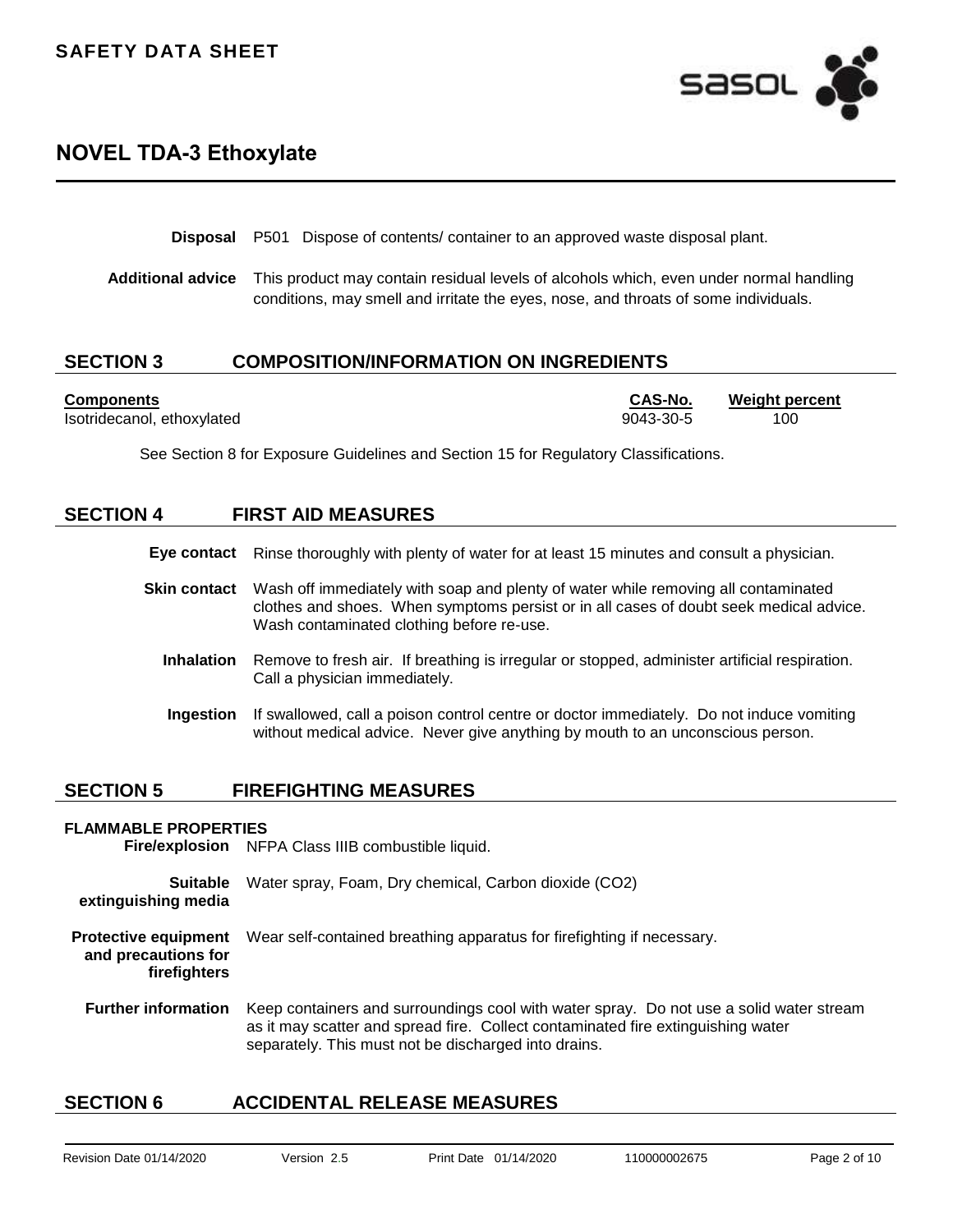

| Methods and Evacuate personnel to safe areas. Remove all sources of ignition. Contain spillage, and          |  |
|--------------------------------------------------------------------------------------------------------------|--|
| <b>materials for</b> then collect with non-combustible absorbent material, (e.g. sand, earth, diatomaceous   |  |
| <b>containment and</b> earth, vermiculite) and place in container for disposal according to local / national |  |
| cleaning up regulations (see section 13). Do not flush into surface water or sanitary sewer system.          |  |

### **SECTION 7 HANDLING AND STORAGE**

**Safe handling advice** Take precautionary measures against static discharges.

**Storage/Transport pressure** Ambient **Load/Unload**  15 - 38 °C **temperature** 60 - 100 °F

#### **Storage and handling materials** Suitable: Carbon steel coated with baked phenolic.Any moisture may cause rusting of carbon steel.If product is moisture free, uncoated carbon steel tanks.

**Further information on storage conditions** Mix thoroughly before use. When stored in the liquid form, ethoxylates should be padded with a dry inert gas, such as nitrogen, to prevent oxygen or air from entering the tank. Prolonged storage in the presence of air or oxygen may cause product degradation. Oxidation is not expected when stored under a nitrogen atmosphere. Inert gas blanket and breathing system needed to maintain color stability. Use dry inert gas having at least -40°C (-40°F) dew point.

## **SECTION 8 EXPOSURE CONTROLS/PERSONAL PROTECTION**

#### **ENGINEERING MEASURES**

Ensure adequate ventilation, especially in confined areas. Trace amounts of ethylene oxide may be present in the product and could accumulate in vapor spaces of storage or transport vessels.

#### **PERSONAL PROTECTIVE EQUIPMENT**

**Eyes** Wear as appropriate:Goggles, Face-shield

- **Skin** Full protective clothing, chemical boots, and chemical gloves.High standards of skin care and personal hygiene should be exercised at all times.
- **Inhalation** Use respirator when performing operations involving potential exposure to vapour of the product.Use NIOSH approved respiratory protection.

### **EXPOSURE GUIDELINES**

There are no exposure limits established for this product. Trace amounts of ethylene oxide may be present in this product., The ethylene oxide in this product is not expected to result in significant exposures or present a health hazard.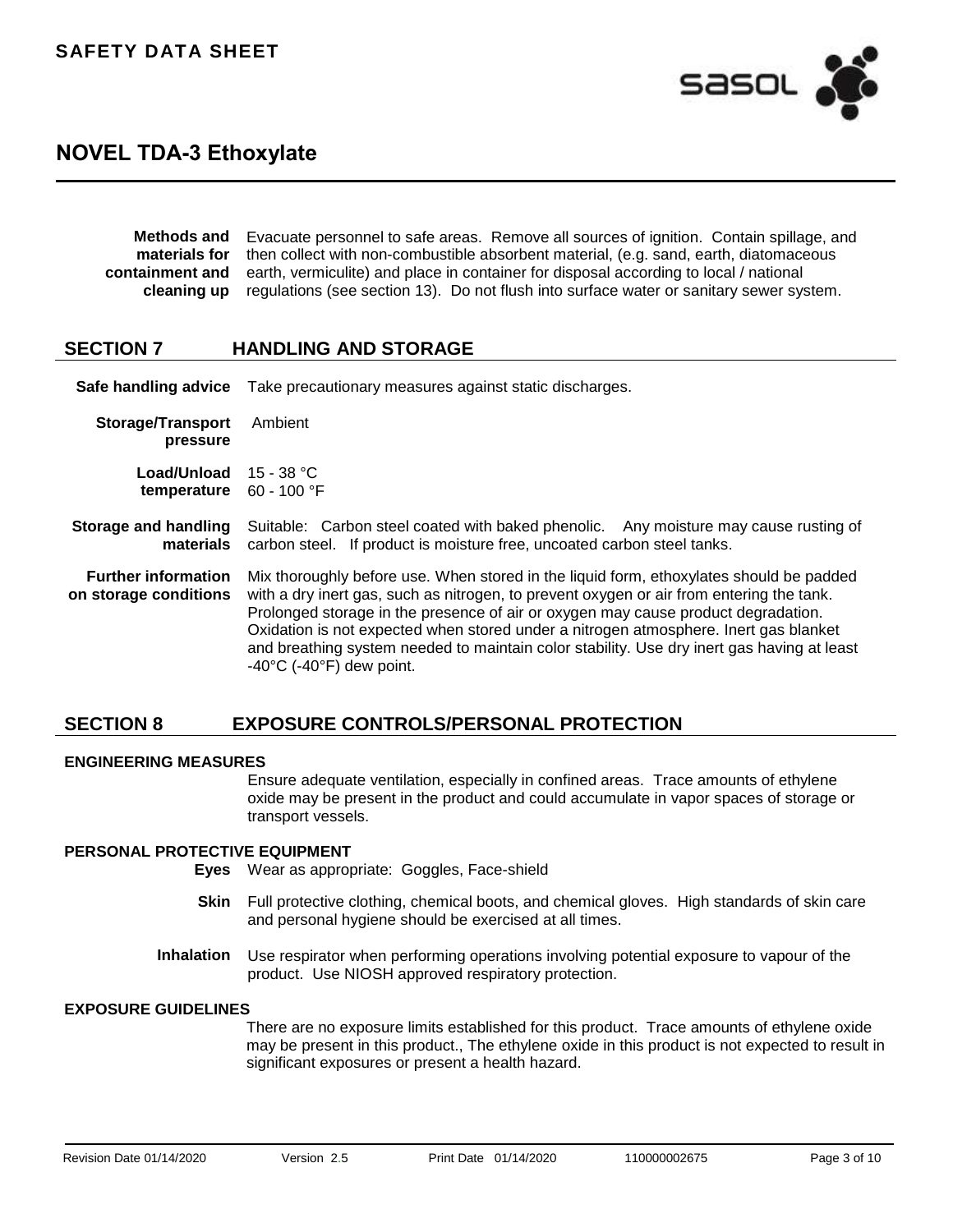

| <b>SECTION 9</b>                           | PHYSICAL AND CHEMICAL PROPERTIES                                |
|--------------------------------------------|-----------------------------------------------------------------|
| Appearance                                 | liquid;                                                         |
| <b>Colour</b>                              | Clear to slightly hazy                                          |
| Form                                       | liquid                                                          |
| <b>Odour</b>                               | mild                                                            |
| <b>Odour Threshold</b>                     | No data available                                               |
|                                            | <b>Flash point</b> 135 °C, 275 °F; ASTM D 93;                   |
|                                            | Flammability Upper explosion limit: No data available           |
|                                            | Lower explosion limit: No data available                        |
| <b>Boiling point/boiling</b><br>range      | approximately 250 - 270 °C, 482 - 518 °F;                       |
| Melting point/range $\leq$ -20 °C, -4 °F;  |                                                                 |
| Auto-ignition<br>temperature               | approximately 330 °C, 626 °F;                                   |
| <b>Decomposition</b><br>temperature        | No data available                                               |
| <b>Flammability (solid,</b><br>gas)        | No data available                                               |
|                                            | <b>Vapour pressure</b> approximately 0.01 hPa $@$ 20 °C, 68 °F; |
|                                            | Vapour density approximately 11                                 |
|                                            | <b>Density</b> 0.93 g/cm3 @ 20 °C, 68 °F;                       |
| <b>Relative density</b>                    | No data available                                               |
| Water solubility dispersible               |                                                                 |
|                                            | Viscosity 17.56 cSt @ 4.4 °C, 40 °F;                            |
| рH                                         | $6 - 8$                                                         |
| Evaporation rate No data available         |                                                                 |
| Partition coefficient: n-<br>octanol/water | No data available                                               |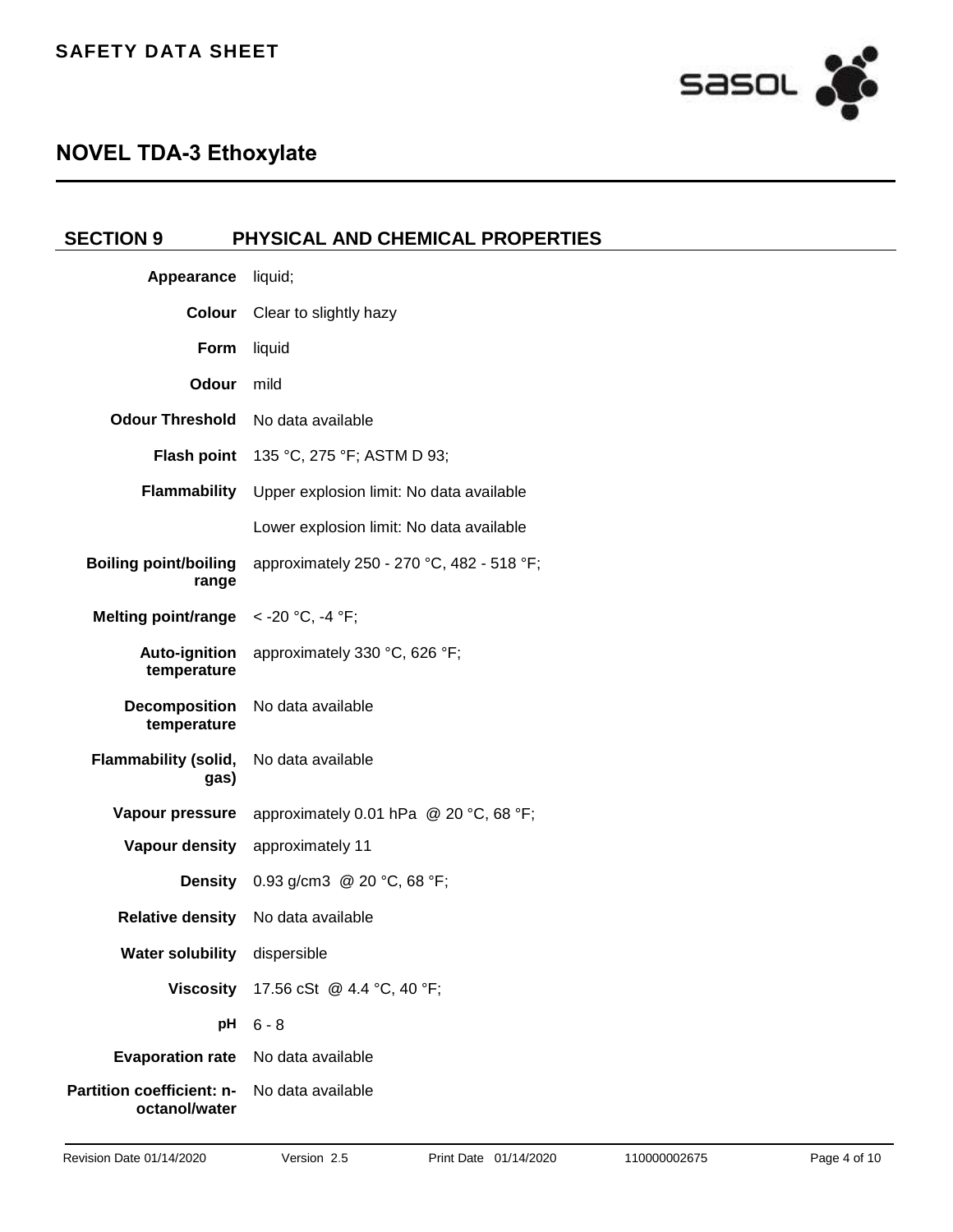## **SAFETY DATA SHEET**



## **NOVEL TDA-3 Ethoxylate**

**Volatile organic compounds (VOC) content** 26.63 %

### **SECTION 10 STABILITY AND REACTIVITY**

**Reactivity** Stable at normal ambient temperature and pressure.

**Chemical stability** No decomposition if stored and applied as directed.

**Conditions to avoid** Reacts slowly with air or oxygen.Storage under heated conditions in the presence of air or oxygen increases reaction rate.For example, after storing at 95°F/35°C for 30 days in the presence of air, there is measureable oxidation of the ethoxylate.Lower temperatures will allow for longer storage time and higher temperatures will shorten the storage time if stored under an air or oxygen atmosphere.

**Hazardous decomposition products** When storing this product in air or oxygen, decomposition may occur, generating vapors which could be irritating.Ensure adequate ventilation, especially in confined areas. Oxidation is not expected when stored under a nitrogen atmosphere.

**Materials to avoid** Can react with strong oxidizers, inorganic acids, and halogens.

**Hazardous polymerisation** None.

### **SECTION 11 TOXICOLOGICAL INFORMATION**

|                                                               | <b>Additional Remarks</b> Information given is based on data obtained from similar substances.                      |
|---------------------------------------------------------------|---------------------------------------------------------------------------------------------------------------------|
| <b>Acute dermal toxicity</b>                                  | No data available                                                                                                   |
| <b>Acute inhalation</b><br>toxicity                           | LC50 value expected to exceed the saturated vapor concentration in air.                                             |
|                                                               | <b>Acute oral toxicity</b> $LD50$ Rat: $> 2,000$ mg/kg                                                              |
| Skin<br>corrosion/irritation                                  | Primary irritation (Rabbit): 4 hours; 0.1 - 0.7 (Max. score is 8.0.)<br>Test substance: ALFONIC 1214GC-3 Ethoxylate |
| <b>Serious eve</b><br>damage/eye irritation                   | Primary irritation (Rabbit): 19.5 (Max. score is 110.)<br>Test substance: ALFONIC 1412-7 Ethoxylate                 |
| <b>Respiratory or skin</b> No data available<br>sensitisation |                                                                                                                     |
| Germ cell mutagenicity Genotoxicity in vitro:                 |                                                                                                                     |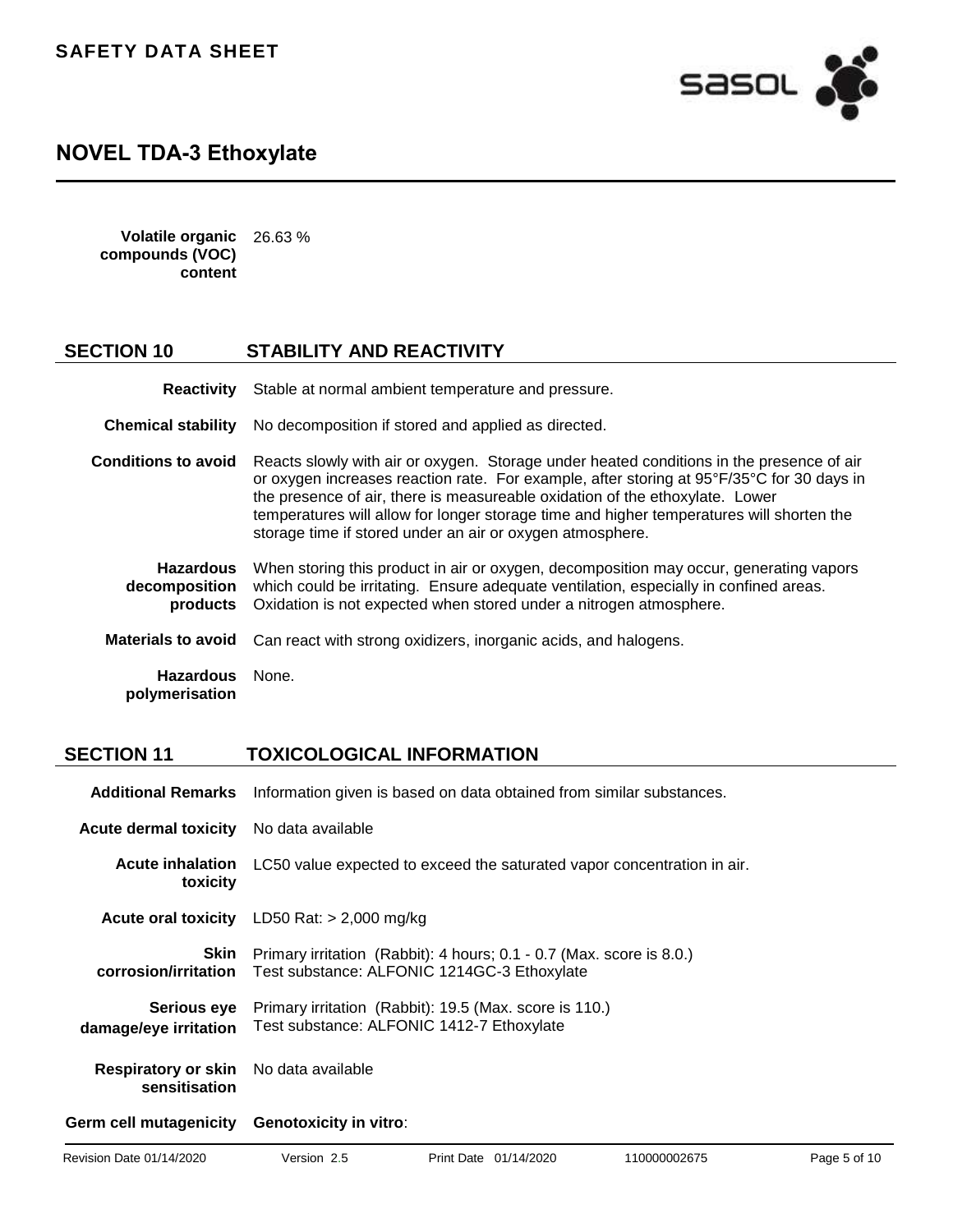

No data available

|                                    | <b>Genotoxicity in vivo:</b><br>No data available                                                                                                                                    |
|------------------------------------|--------------------------------------------------------------------------------------------------------------------------------------------------------------------------------------|
|                                    | <b>Assessment Mutagenicity:</b><br>No data available                                                                                                                                 |
| <b>Reproductive toxicity</b>       | <b>Reproductive toxicity:</b><br>No data available                                                                                                                                   |
|                                    | <b>Assessment Reproductive toxicity:</b><br>No data available                                                                                                                        |
|                                    | Teratogenicity:<br>No data available                                                                                                                                                 |
|                                    | <b>Assessment teratogenicity:</b><br>No data available                                                                                                                               |
| STOT - single<br>exposure          | No data available                                                                                                                                                                    |
| <b>STOT - repeated</b><br>exposure | No data available                                                                                                                                                                    |
| <b>Aspiration toxicity</b>         | No data available                                                                                                                                                                    |
| Carcinogenicity                    | <b>Assessment carcinogenicity:</b><br>No component of this product present at levels greater than or equal to 0.1% is identified as a<br>carcinogen or potential carcinogen by OSHA. |

## **SECTION 12 ECOLOGICAL INFORMATION**

|                                                      | Aquatic toxicity Harmful to aquatic life with long lasting effects.                                                                                |
|------------------------------------------------------|----------------------------------------------------------------------------------------------------------------------------------------------------|
|                                                      | <b>Toxicity to fish</b> LC50 (Danio rerio (zebra fish)) 96 hours: 3.0 mg/l; EC 92/69<br>Test substance: C13-3 ethoxylate                           |
|                                                      | <b>Toxicity to aquatic</b> EC50 (Daphnia magna (Water flea)) 48 hours: 1.5 mg/l; EC 92/69<br><b>invertebrates</b> Test substance: C13-3 ethoxylate |
| <b>Toxicity to algae</b>                             | ErC50 (Desmodesmus subspicatus (green algae)) 72 hours: 2.5 mg/l; EC 92/69<br>Test substance: C13-3 ethoxylate                                     |
| <b>Chronic toxicity to</b> No data available<br>fish |                                                                                                                                                    |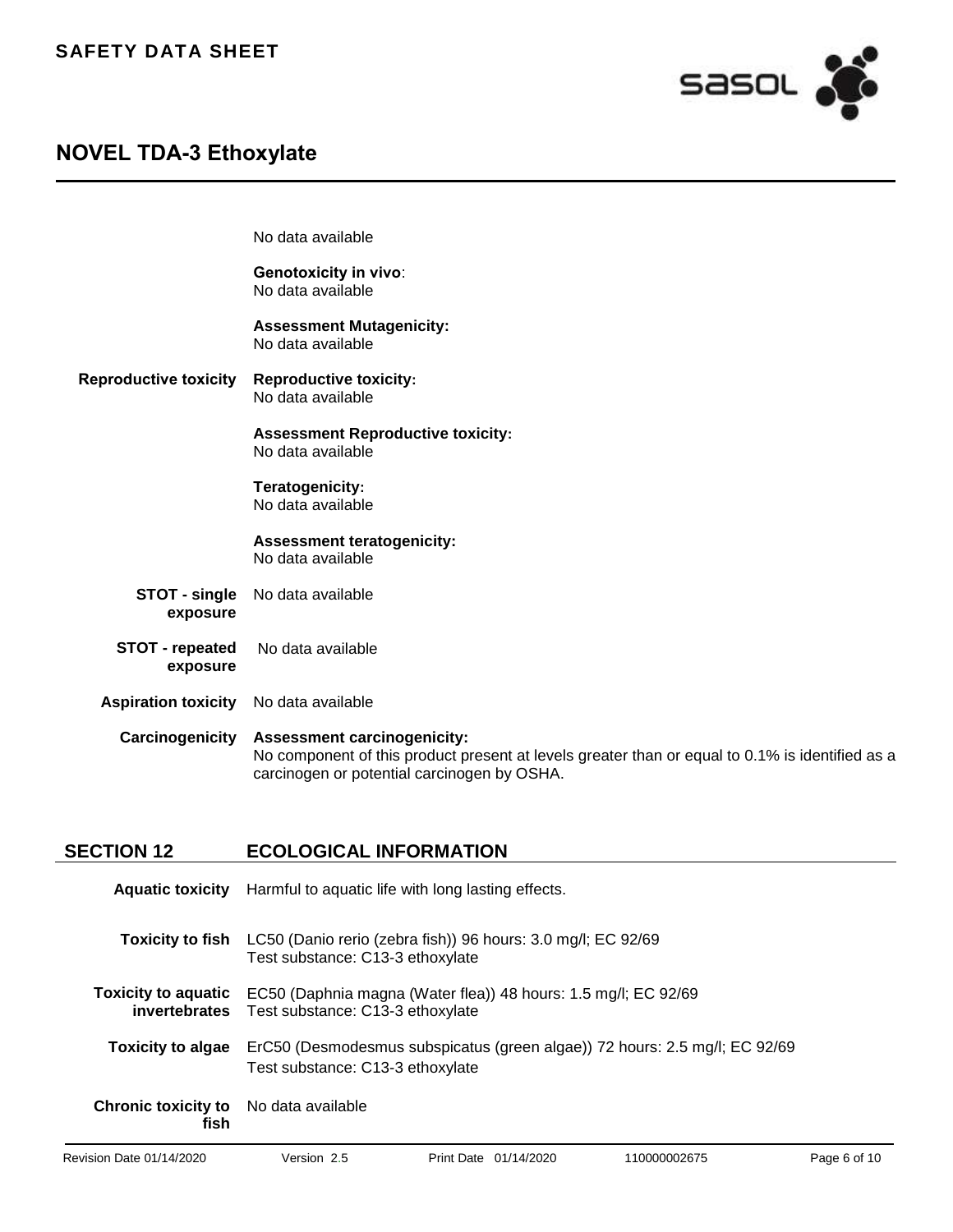

| <b>Chronic toxicity to</b><br>aquatic invertebrates   | NOEC (Daphnia magna (Water flea)) 21 d: 0.37 mg/l<br>(literature value)                                                                                           |
|-------------------------------------------------------|-------------------------------------------------------------------------------------------------------------------------------------------------------------------|
|                                                       | <b>Toxicity to soil</b> LC50 (Eisenia foetida) 14 d: $> 1,000$ mg/kg; EC 88/302 $> 1,000$ mg/kg; EC 88/302<br>dwelling organisms Test substance: C13-3 ethoxylate |
| <b>Biodegradation</b>                                 | Readily biodegradable.<br>OECD Test Guideline 301B (28 d): > 60 %<br>Test substance: C13-3 ethoxylate<br>(10 day window met)                                      |
| <b>Bioaccumulative</b> No data available<br>potential |                                                                                                                                                                   |
|                                                       | <b>Mobility in soil</b> No data available                                                                                                                         |
| <b>Other adverse effects</b> No data available        |                                                                                                                                                                   |

## **SECTION 13 DISPOSAL CONSIDERATIONS**

- **Waste Code** Any unused product or empty containers may be disposed of as non-hazardous in accordance with state and federal requirements.Re-evaluation of the product may be required by the user at the time of disposal, since the product uses, transformations, mixtures, contamination, and spillage may change the classification.If the resulting material is determined to be hazardous, please dispose in accordance with state and federal (40 CFR 262) hazardous waste regulations.
- **Disposal methods** Dispose of only in accordance with local, state, and federal regulations.
- **Empty containers.** Empty containers retain product residue (liquid and/or vapor) and can be dangerous. DO NOT PRESSURIZE, CUT, WELD, BRAZE, SOLDER, DRILL, GRIND, OR EXPOSE SUCH CONTAINERS TO HEAT, FLAME, SPARKS, STATIC ELECTRICITY, OR OTHER SOURCES OF IGNITION; THEY MAY EXPLODE AND CAUSE INJURY OR DEATH. Empty drums should be completely drained, triple-rinsed, properly bunged and promptly returned to a drum reconditioner, or properly disposed.

## **SECTION 14 TRANSPORT INFORMATION**

- **DOT** UN 3082, Environmentally hazardous substance, liquid, n.o.s., (Alcohol C12-16 poly (1-6) ethoxylate), 9, III, Marine pollutant Not regulated in non-bulk packaging of 119 gallons or less or a net mass of 882 pounds or less per package.
- **IATA** not regulated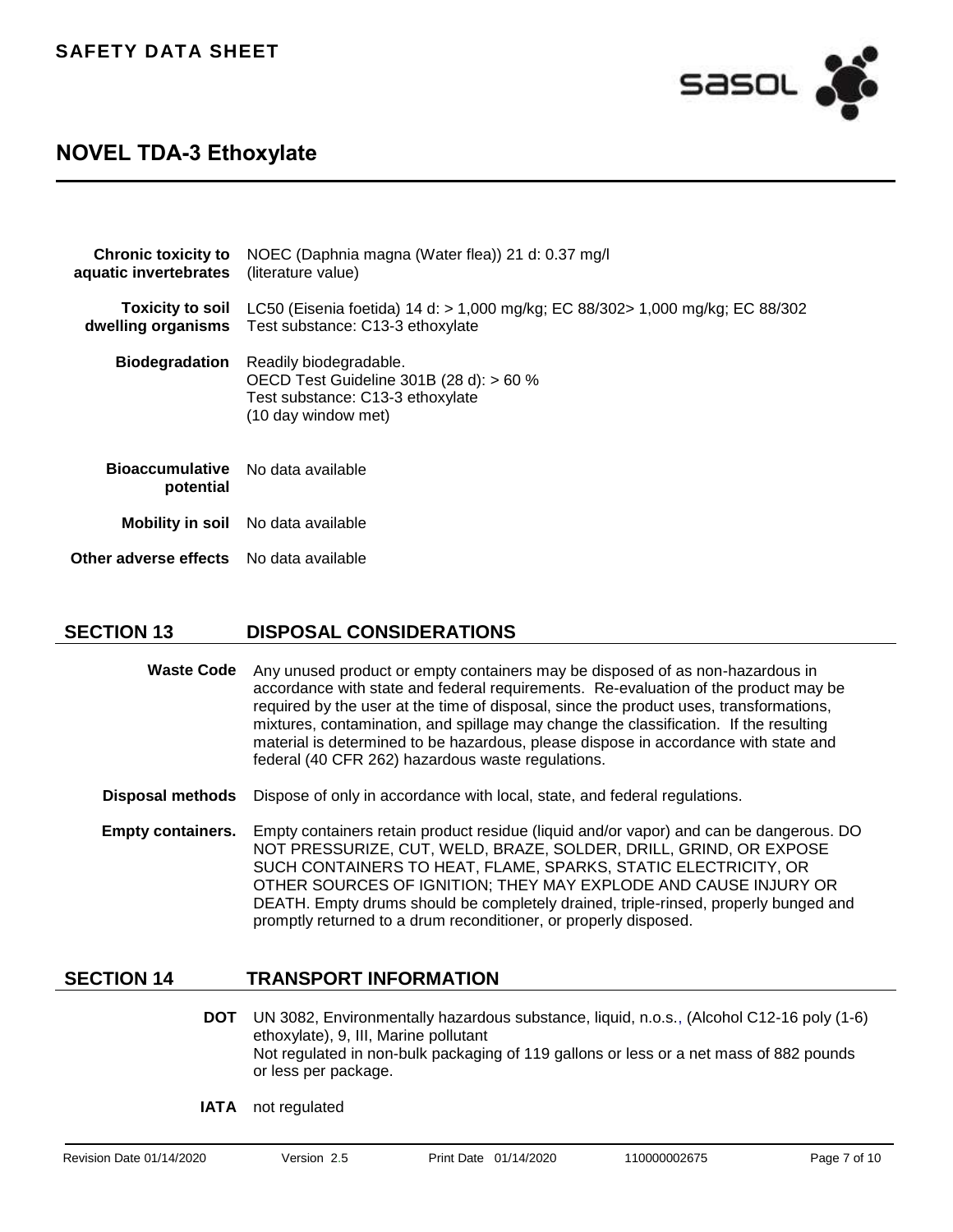

**IMDG** not regulated

**Transport in bulk according to Annex II of MARPOL 73/78 and the IBC Code**

**Remarks** No data available

## **SECTION 15 REGULATORY INFORMATION**

### **U.S. FEDERAL REGULATIONS**

#### **TSCA Inventory Listing**

#### **Components CAS-No.**

Poly(oxy-1,2-ethanediyl), a-isotridecyl-w-hydroxy- 9043-30-5 All chemical substances in this product are either on the TSCA Active Inventory, or in compliance with the inventory.

## **SARA 302 Status**

No chemicals in this material are subject to the reporting requirements of SARA Title III, Section 302.

### **SARA 311/312 Classification**

Should this product meet EPCRA 311/312 Tier reporting criteria of 40 CFR 370, refer to Section 2 of this SDS for appropriate classification and Section 3 for components that meet the hazardous classification.

### **SARA 313 Chemical**

#### **Components CAS-No. Weight percent**

This material does not contain any chemical components with known CAS numbers that exceed the threshold (De Minimis) reporting levels established by SARA Title III, Section 313.

### **US. EPA CERCLA Hazardous Substances (40 CFR 302)**

## **Components Reportable Quantity Weight percent**

none

### **INTERNATIONAL REGULATIONS**

#### **WHMIS Classification**

| Serious eye damage       | Category 1 |
|--------------------------|------------|
| Chronic aquatic toxicity | Category 3 |

**Components CAS-No. Weight percent**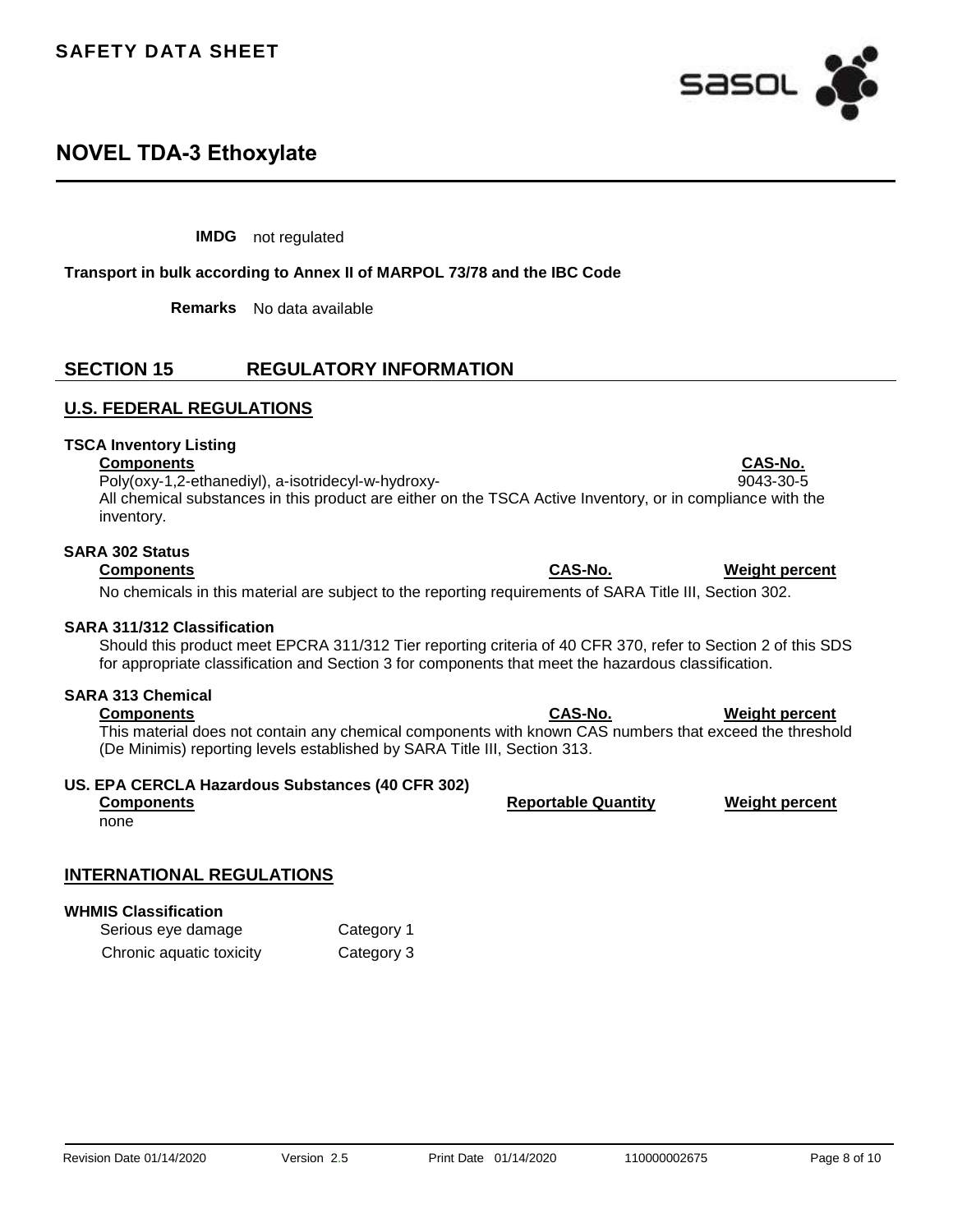This surfactant complies with the biodegradability criteria as laid down in Regulation (EC) No.648/2004 on detergents. Data to support this assertion are held at the disposal of the competent authorities of the Member States and will be made available to them, at their direct request or at the request of a detergent manufacturer.

Classification according to Regulation (EU) 1272/2008.

Serious eye damage, Category 1 Chronic aquatic toxicity, Category 3 Classified according to the CESIO recommendation.

| <b>Australia. Inventory of Chemical Substances (AICS)</b>         | Not listed |
|-------------------------------------------------------------------|------------|
| Japan. Inventory of Existing and New Chemical Substances (ENCS)   | Not listed |
| Japan. ISHL - Inventory of Chemical Substances                    | Not listed |
| <b>Canada. Domestic Substances List (DSL) Inventory</b>           | Not listed |
| <b>Canada. Non-Domestic Substance Listing (NDSL)</b>              | Not listed |
| Philippines. Inventory of Chemicals / Chemical Substances (PICCS) | Not listed |
| <b>Korea. Existing Chemicals Inventory (KECI)</b>                 | Not listed |
| <b>China. Inventory of Existing Chemical Substances (IECSC)</b>   | Not listed |
| <b>Mexico. National Inventory of Chemical Substances (INSQ)</b>   | Not listed |
| New Zealand. Inventory of Chemical Substances (NZIoC)             | Not listed |
| <b>Switzerland. Inventory of Notified New Substances (CHINV)</b>  | Not listed |
| <b>Taiwan. National Existing Chemical Inventory (NECI)</b>        | Not listed |

**Please note: The names and CAS numbers which are used for this product in the stated inventories may deviate from the information which is listed in Section 3.**

### **STATE REGULATIONS**

**California Prop. 65 Components CAS-No.** Ethylene Oxide

Sasol Chemicals (USA) LLC's ethoxylates may contain detectable quantities of ethylene oxide which is a chemical on the California Proposition 65 list. The level is typically below 1.0 ppm, although it may vary. The manufacturing process is controlled to reduce the residual ethylene oxide content.